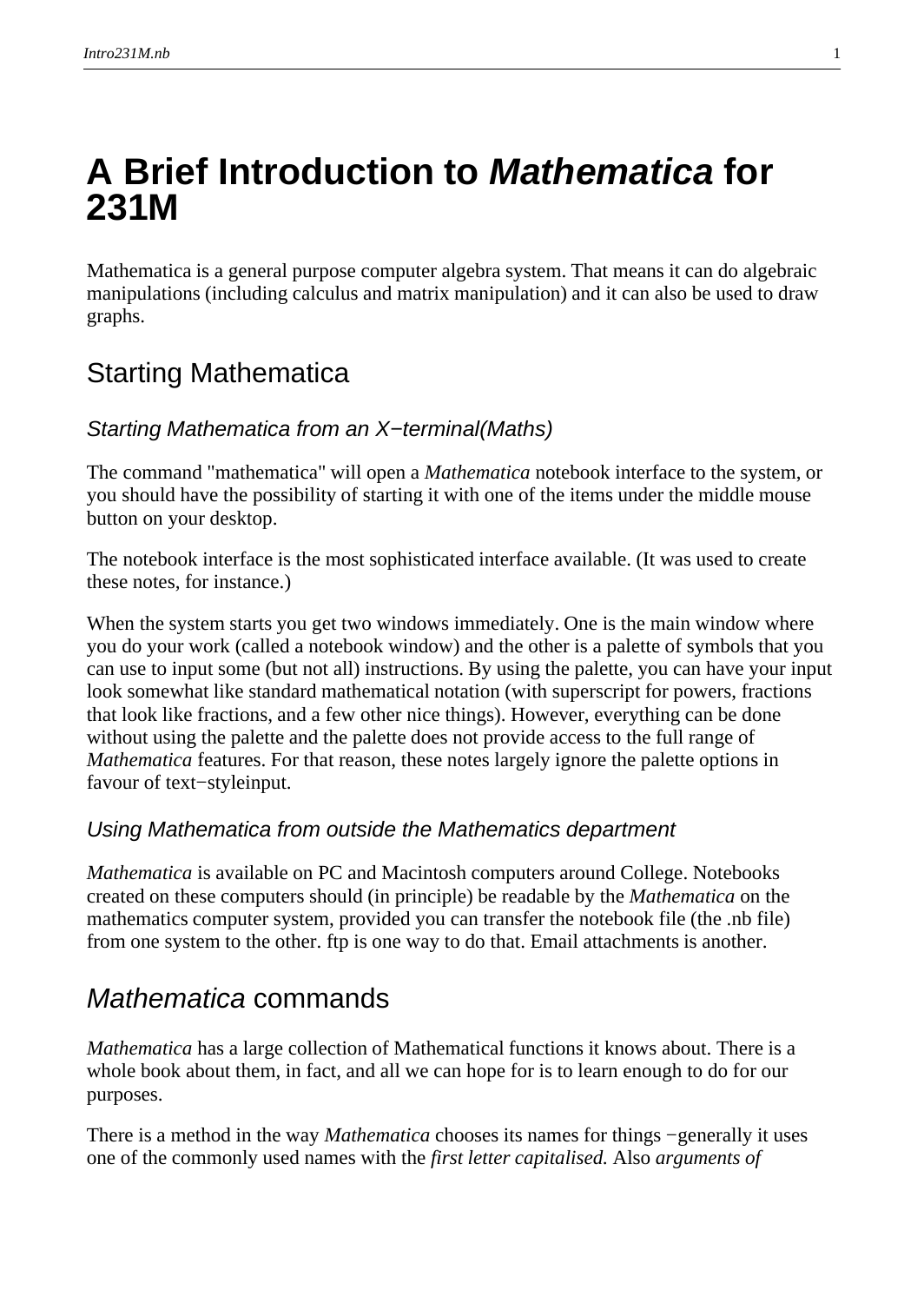*functions have to be in square brackets*, rather than round brackets as is more common in mathematical usage like  $f(x)$ . Following this logic,  $Cos[x]$ ,  $Sin[x]$ ,  $Tan[x]$ , etc, are the trig functions in *Mathematica*−speak. The command for drawing a graph is Plot[ ] and the command for drawing parametric graphs is ParametricPlot[ ] (inside the square brackets, you must specify at least the thing to be plotted and the range for the plot − we will come back to this later).

There is a method in the way *Mathematica* chooses its names for things − generally it uses

After this explanation of the way *Mathematica* does things, and with some experience, you may be able to guess the right *Mathematica* name for a function you want.

 In the notebook interface, you type instructions and press **Shift−Return** at the end (hold down the Shift button and press the return key). Another way that should work is to press the Enter key on the numeric keypad (extreme right of most keyboards). In the text interface, type the instructions and just press enter.

#### Online help (text mode)

If you think you remember, or just guess, the name for a function, you can get a cryptic summary of what the system knows about the name with the questionmark command. For example, suppose I wanted to find out if a number is prime and I imagined that the command for this is called Prime. I can type in ?Prime (and press Shift−Return) and here is what I get.

**? Prime** Prime[n] gives the nth prime number.

This is clearly desigend to find the 10th prime, or the 100th one. It might be useful, but is not what I wanted. There is another form of the question mark command with a \* at the end which will tell me about anything *Mathematica* knows about beginning with Prime.

**? Prime\*** Prime PrimePi PrimeQ

We can then look for information on PrimePi and PrimeQ to see if they are what we want.

**? PrimePi** PrimePi $[x]$  gives the number of primes less than or equal to x. **? PrimeQ**

PrimeQ[expr] yields True if expr is a prime number, and yields False otherwise.

There is a slightly longer (usually more technical) description available using a double question mark. Thus ??PrimeQ would tell you some more intricacies about the PrimeQ function.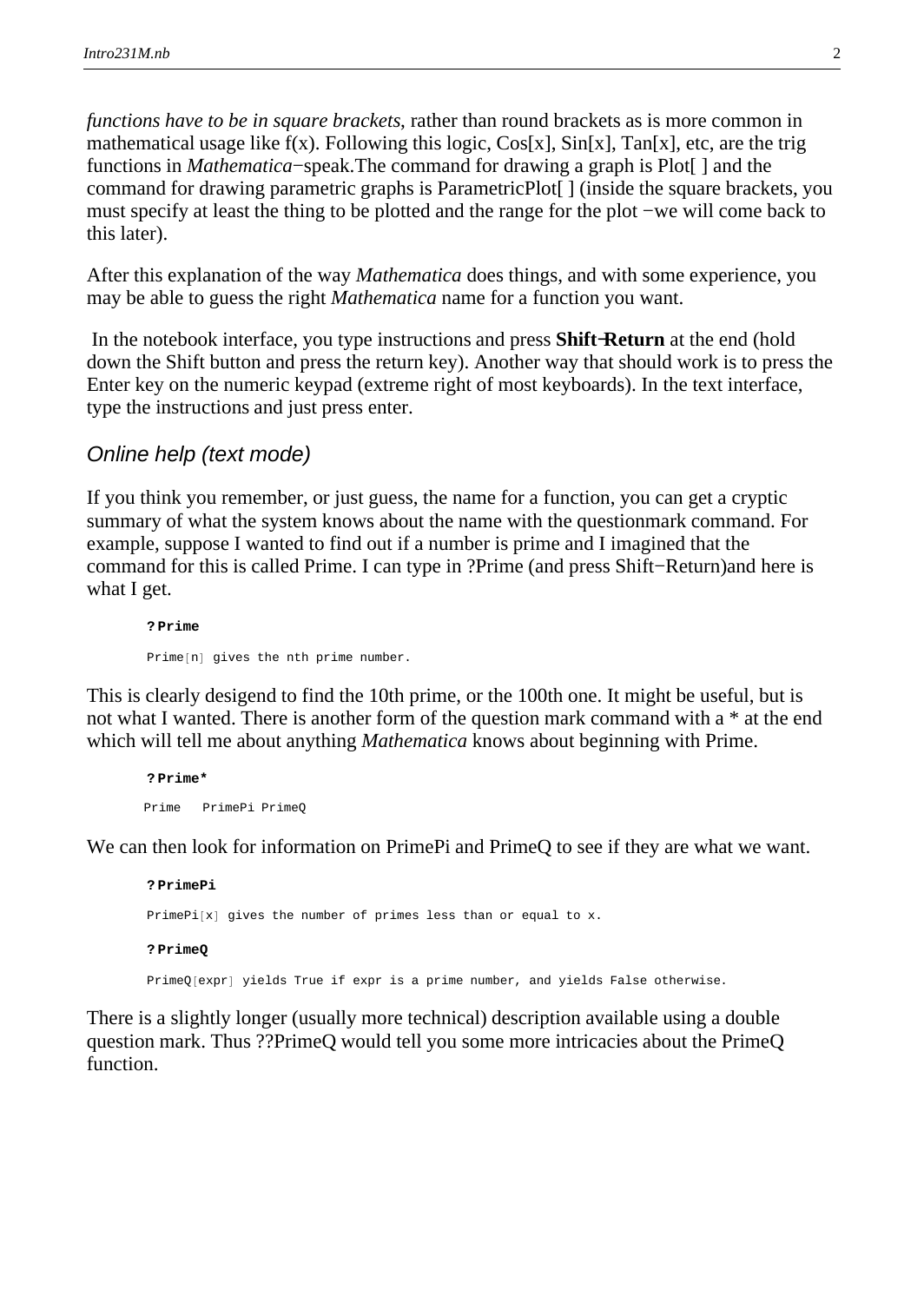#### The help menu

There is a more convenient (and more informative) help system available through the "Help" menu button at the top of the notebook window. Choose the item "Help ..." in that menu and you will get a new window which provides online access to the whole *Mathematica* book (if you have the 'Built−in Functions' button checked). It starts with an organised way to go through the summary at the back of the book. The summary gives a brief account of what each *Mathematica* function does and provides references to the section of the book where the function is explained. Also there are sometimes examples in the summary. If you click on the links (highlighted) you should call up the page of the book referred to.

If you check the button 'The *Mathematica* Book' you can browse the whole book online.

#### Number Theoretic Examples

We can try out some of these commands a little, now we know about them.

```
Prime<sup>[1]</sup>
2
Prime<sup>[1004]</sup>
7949
PrimePi[7949]1004
PrimeQ<sup>[7951]</sup>
True
```
This shows that 7949 and the next odd number 7951 are both prime. Twin primes of this kind are of interest in number theory.

There is a related *Mathematica* command FactorInteger for factoring whole numbers (we will see that Factor<sup>[]</sup> is used for factoring polynomials, not factoring whole numbers).

```
FactorInteger[7953]\{\{3, 1\}, \{11, 1\}, \{241, 1\}\}\
```
This means that 7953 has three prime factors, 3, 11 and 241 and that each occurs just once. So if we multiply these 3 primes, we should get 7953.

```
3 * 11 * 241
7953
```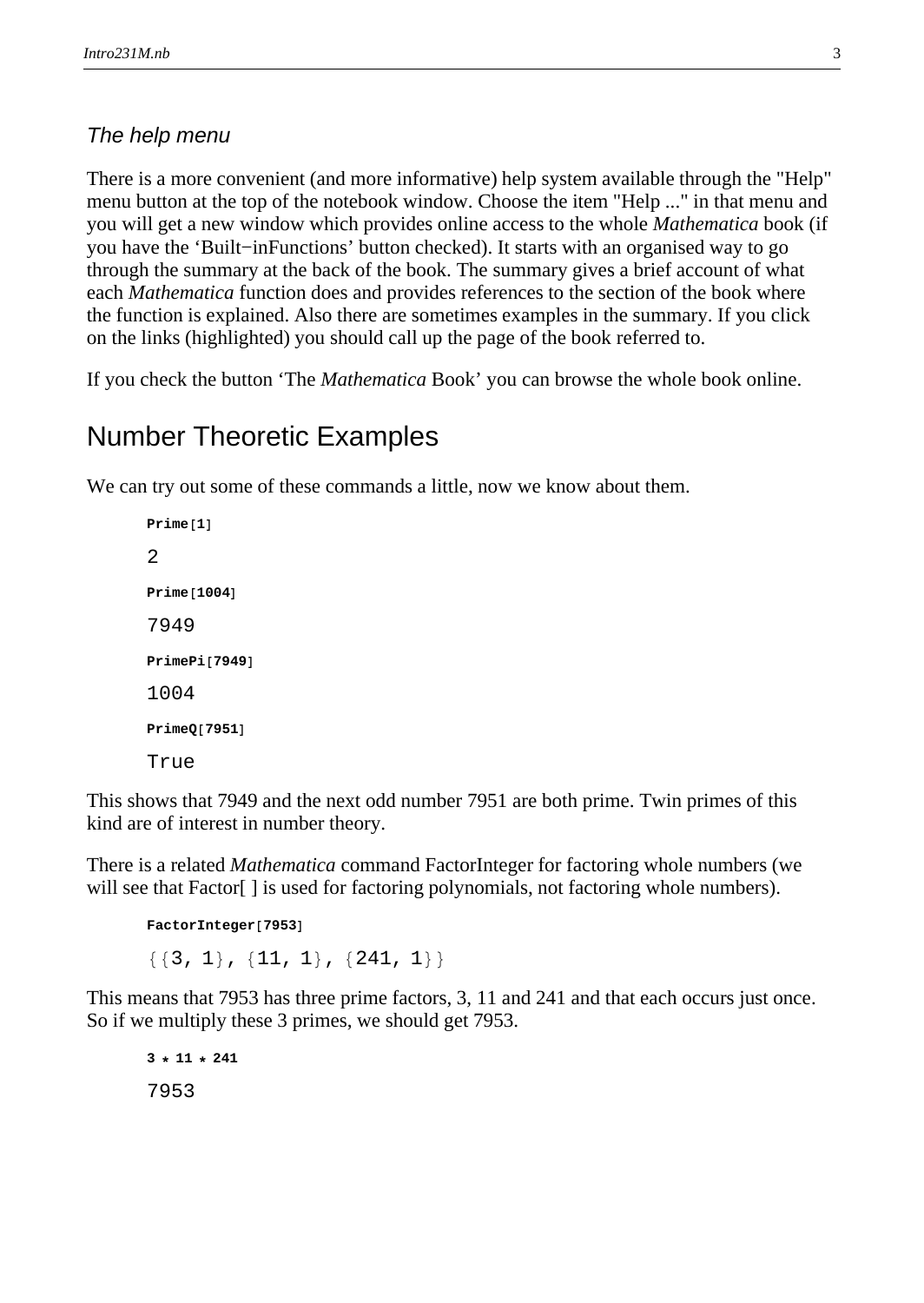#### Algebra

Here are some simple examples of *Mathematica* doing algebraic calculations. Note the use of Expand[ ] and Factor[ ] to tell *Mathematica* what we want it to do. (Remember the Shift− Return.)

```
Expand(x + 1)(x + 2)(x + 3)6 + 11 x + 6 x<sup>2</sup> + x<sup>3</sup>Factor[x^3 + 2x - 3](-1 + x) (3 + x + x^2)
```
Here we have input the power using the exponentiation symbol  $\wedge$  (and we could need parenthesis is the exponent is a complicated expression like a+1). Using the palette we could instead input the same thing with a nicer supescript layout in the input side.

Factor[x<sup>3</sup> + 2x - 3]  

$$
(-1 + x) (3 + x + x2)
$$

Or, there is a way to do this whithout using a palette, where we use the key combination Control  $\wedge$  to start the superscript (power) and the combination Control space to finish the superscript. (Hold down the Control key and then press the other key.)

Using either of these techniques you can make your input look more like the way you are used to writing mathematical formulae, though of course it is an extra complication to have two ways to do things.

```
(\mathbf{x} + 1) ^10
(1 + x)^{10}\text{Expand}[(x + 1)<sup>10</sup>
1 + 10 x + 45 x^2 + 120 x^3 + 210 x^4 +252 x^5 + 210 x^6 + 120 x^7 + 45 x^8 + 10 x^9 + x^{10}
```
An important facility in *Mathematica* is the ability to solve equations, both exactly (symbolically) with Solve[ ] and numerically with NSolve[ ].

```
Solve [ x^2 + 5x + 2 == 0, x]\left\{ \left\{ x\rightarrow \frac{1}{2}\right\}\frac{1}{2} \left(-5 - \sqrt{17}\right), \left\{x \rightarrow \frac{1}{2}\right\}\frac{1}{2} \left(-5 + \sqrt{17}\right)\right\}NSolve [ X^2 + 5X + 2 == 0, X]\{x \rightarrow -4.56155\}, \{x \rightarrow -0.438447\}\}
```
You might want to note that we need to specify the equation to be solved with a double equals sign  $==$  and also we need to say what unknown (in this case x) to solve for. The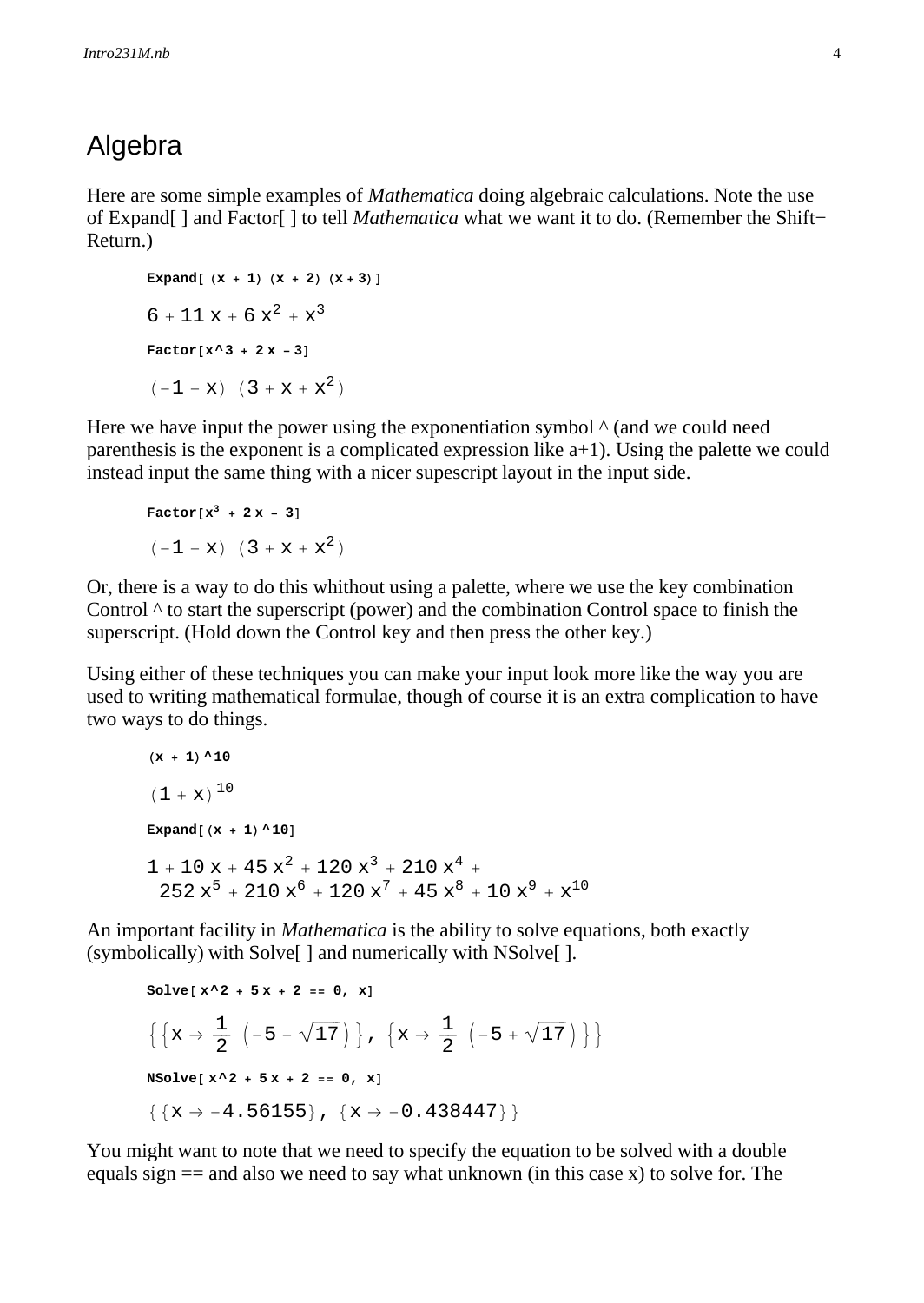reason for the  $==$  as opposed to  $=$  is that *Mathematica* uses a single  $=$  to mean an assignment, to make the left hand side of the = have the value of the right hand side. We will come to using this assignment facility later in the course.

 $\overline{Y}$  and to specify that we need to specify the equation to specify the equation to be solved with a double

You might like to know that there is a general purpose N[ ] command in *Mathematica* to get the numerical value of any expression. So a nested

```
N[\text{Solve}[\mathbf{x}^2 + 5\mathbf{x} + 2 = 0, \mathbf{x}]]\{x \rightarrow -4.56155\}, \{x \rightarrow -0.438447\}\}
```
will also work in this case instead of using NSolve. In fact NSolve [] is identical with N[Solve[ ]]. There is another command FindRoot[ ] which can succeed in finding a numerical value for a solution where Solve<sup>[]</sup> and NSolve<sup>[]</sup> may fail. FindRoot gives one solution and you have to tell it a starting value of the unknown where to look for a solution.

 $\text{FindRoot} [\text{Cos}[x] == x, \{x, 0\}]$  $\{x \rightarrow 0.739085\}$ 

#### Notation and Rules

The remarks above about the difference between  $==$  and  $=$  indicate that it is time to spell out the basic rules and notation used by *Mathematica* for interpreting what you type.

Addition, subtraction and division are  $+$ ,  $-$ and  $/$ . For multiplication there are quite a few options (3 altogether). Looking back over the previous examples, there are examples where we used  $*$  for multiplication (as in  $3 * 11 * 241$ ) but there are other examples where we did not put in any  $*$  (for example the 5 x + 2 in the last equation could be  $5*x + 2$ ). So *Mathematica* will interpret a space between two quantities as meaning multiplication in cases standard mathematical notation would take that meaning, except that square brackets are used as indicating arguments of functions and curly brackets { } have another special purpose (for lists of items). Ordinary round brackets ( ) have a grouping affect as in ordinary algebra notation, but not other types of brackets. Thus we were able to write  $(x +1)(x +2)$ where we might have been more explicit about the multiplication between the factors with (x  $+ 1$ <sup>\*</sup>(x + 2). So we can indicate multiplication with a star  $*$ , or a space, or sometimes by juxtaposition without any space needed. This latter possibility (leaving out the space) is available for examples like  $(x + 1)(x + 2)$  where we mean to multiply grouped things together and also in the case of numerical quantities times variables, such as 2x. For two times x, we can write  $2*x$ , 2 x (with a space) or just 2x (no space between).

All this looks good, but there is a difference between *Mathematica* notation and ordinary algebra notation when it comes to multiplication. If we have two quantities called x and t, and we want to multiply them, we must put in the  $*$  or else a space ( $x*t$  or x t are both ok). The catch is that *Mathematica* will treat xt (no space in between) as a new name for a new quantity. You can see this if we divide x\*t by x and see what we get with the \*, with a space and with no space.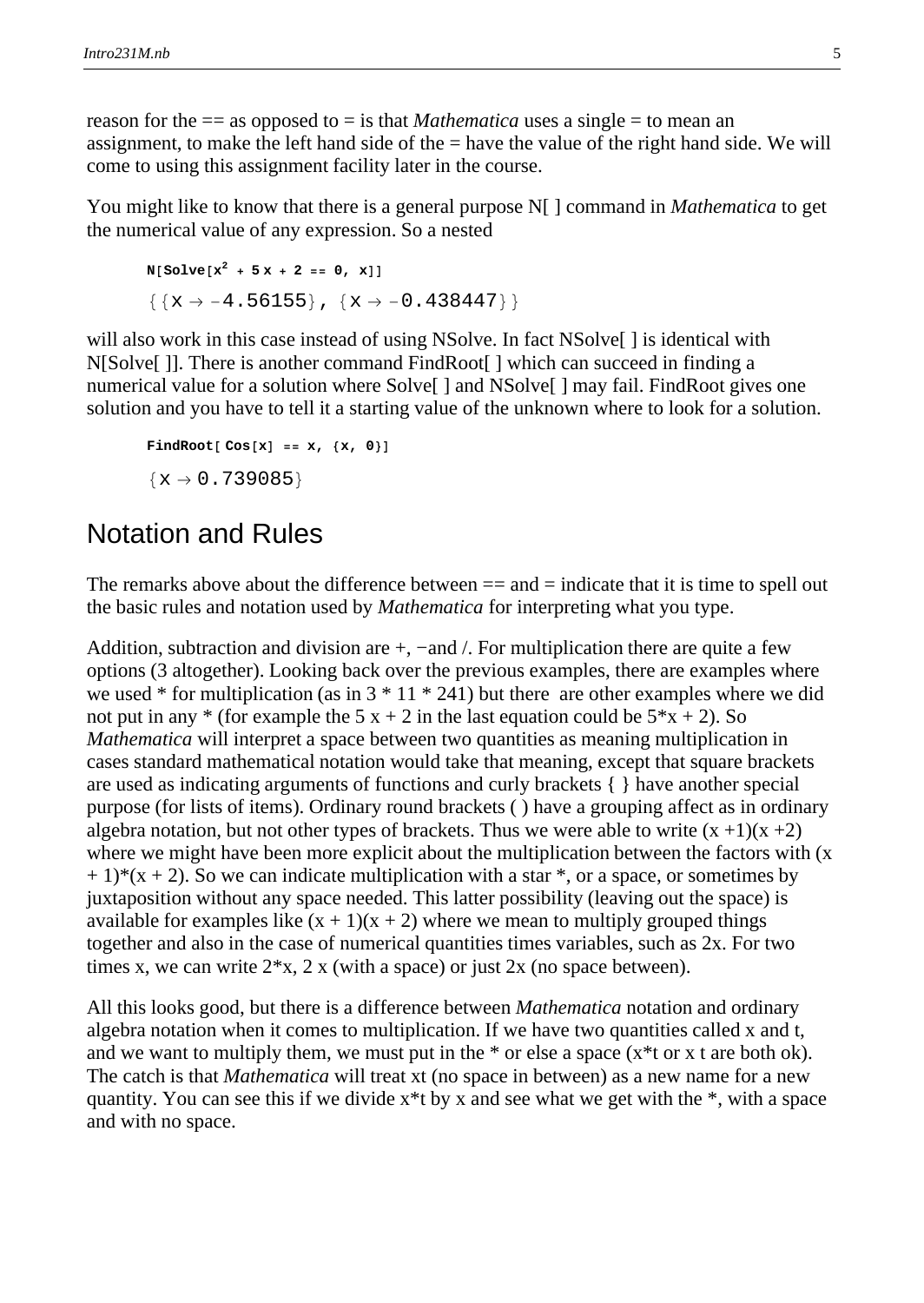**<sup>x</sup> \* <sup>t</sup> <sup>x</sup>**  $\ddot{}$ **x t x** t **xt x** xt x

This may seem to be a silly way for *Mathematica* to do things, but it has the advantage that you can use names for quantities that are longer than one letter. So, for example, we could use "mass" for mass and "time" for time, and that might be clearer than having to abbreviate them as something like m and t.

```
\text{mass /} (mass \star time)
     1
 \frac{1}{1 + \frac{1}{1 + \cdots}}time
ma s s / (mass \star time)
      a m \mathbf{s}^2\frac{a \ln s}{s}mass time
```
Note that the spaces in the "m a s s" mean that *Mathematica* treats it as m\*a\*s\*s

Observe that we have been using the hat notation for "raised to the power of".

The / notation for division is the standard way to indicate division or fractions, but as with Control  $\wedge$  for powers it is possible to input fractions so that they look like fractions. You can do that with the palette or by typing Control / to enter the denominator and Contol space to finish the denominator. One advantage of these methods, apart from making it easier to read the input, is that you don't have to put parentheses around your numerators and denominators.

$$
\frac{\text{mass}}{\text{mass} + \text{time}}
$$
\n
$$
\frac{\text{a m s}^2}{\text{mass time}}
$$

#### **Differentiation**

$$
D[a \times \cos[x^{2}] - \frac{x}{x+1}, x]
$$
  

$$
\frac{X}{(1+x)^{2}} - \frac{1}{1+x} + a \cos[x^{2}] - 2ax^{2} \sin[x^{2}]
$$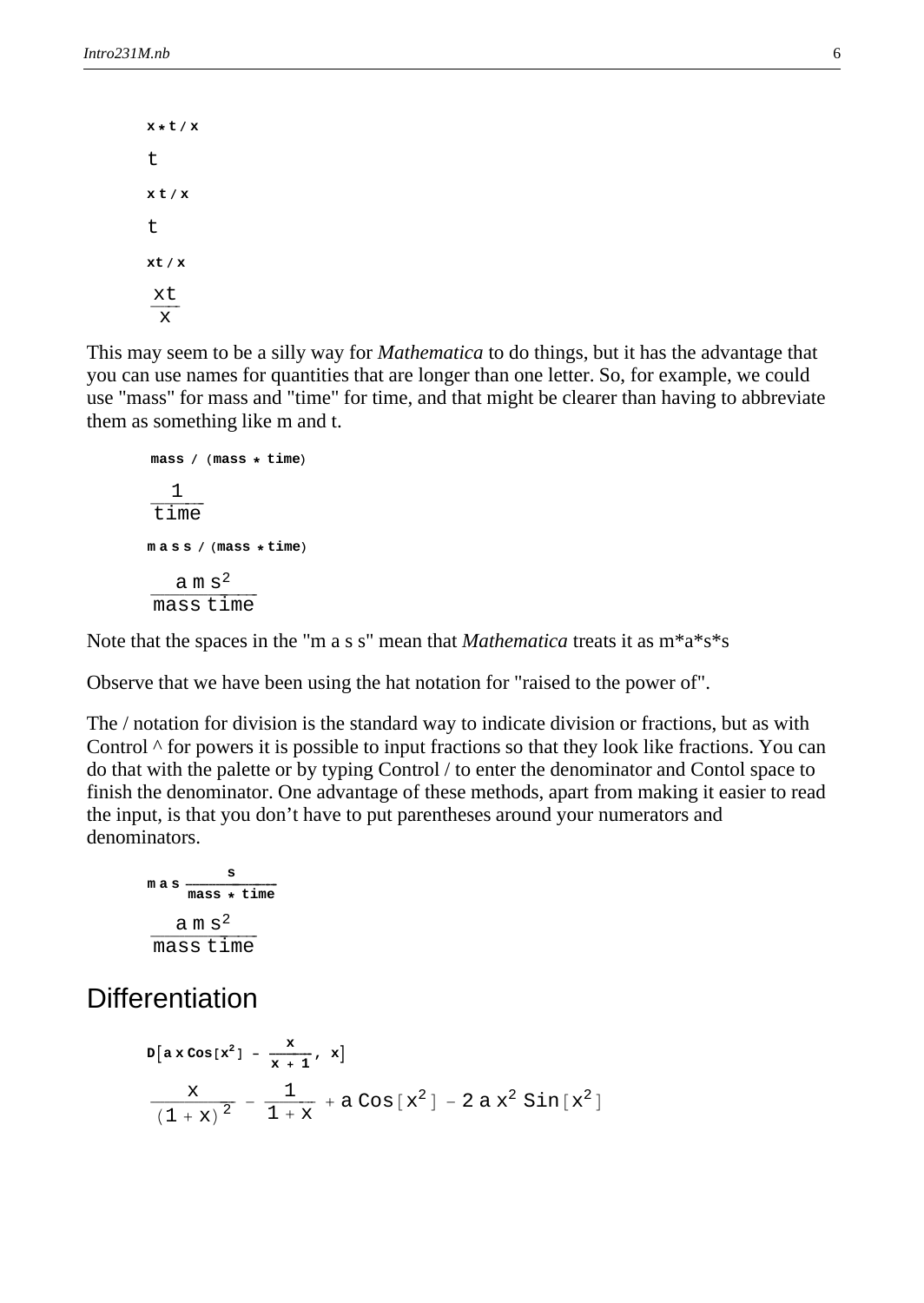#### Integration

 $Integrate [ x Cos [x], x]$  $Cos[x] + x Sin[x]$  $Integrate [ x Cos[x], {x, 0, Pi}]$ -2

These were examples of indefinite integration (no limits) and definite integration (with limits). Pi (with a capital P) is the text way of inputting the number pi. With the palette you could enter the usual symbol for Pi and you could also make the inetgral look like an integral.

```
à
 0
  π<br>
x Cos [x] dx
-2
```
### Solving differential equations

```
DSolve[D[y[x], x] - ay[x] == 0, y[x], x]\{\,\{\gamma\,[\,x\,]\,\rightarrow\,E^{a\,x}\;C\,[\,1\,]\,\}\,\}
```
We needed to tell DSolve the differential equation, the unknown function y[x] and the independent variable x.

### Plotting in 2D

As mentioned a long while back, the basic commands for ordinary graphs is Plot[ ] and the command for parametric plots is ParametricPlot[ ]. We can use the double question mark help facility to see that there are a huge variety of ways of controlling the way a Plot comes out, depending on what aspect of the graphs you think needs to be shown.

```
?? Plot
Plot[f, \{x, xmin, xmax\}] generates a plot of f as a function of x from xmin
  to xmax. Plot[\{f1, f2, \ldots\}, \{x, xmin, xmax\}] plots several functions fi.
Attributes[Plot] = {HoldAll, protected}Options[Plot] = {AspectRatio -> GoldenRatio^(-1)}, Axes -> Automatic, AxesLabel -> None,
  AxesOrigin -> Automatic, AxesStyle -> Automatic, Background -> Automatic,
  ColorOutput -> Automatic, Compiled -> True, DefaultColor -> Automatic,
  Epilog -> {}, Frame -> False, FrameLabel -> None, FrameStyle -> Automatic,<br>FrameTicks -> Automatic, GridLines -> None, ImageSize -> Automatic,
  MaxBend -> 10., PlotDivision -> 30., PlotLabel -> None, PlotPoints -> 25,
  PlotRange -> Automatic, PlotRegion -> Automatic, PlotStyle -> Automatic,
  Prolog \rightarrow \rightarrow RotateLabel -> True, Ticks -> Automatic, DefaultFont :> $DefaultFont,
  DisplayFunction :> $DisplayFunction, FormatType :> $FormatType, TextStyle :> $TextStyle<
```
If we wanted to plot  $y = (x + 1)/(x^2 + x - 2)$  over the range  $x = -5$  to  $x = 5$ , the command Plot[  $(x + 1)/(x^2 + x - 2)$ ,  $\{x, -5, 5\}$  ] would do a reasonable job. In the following example,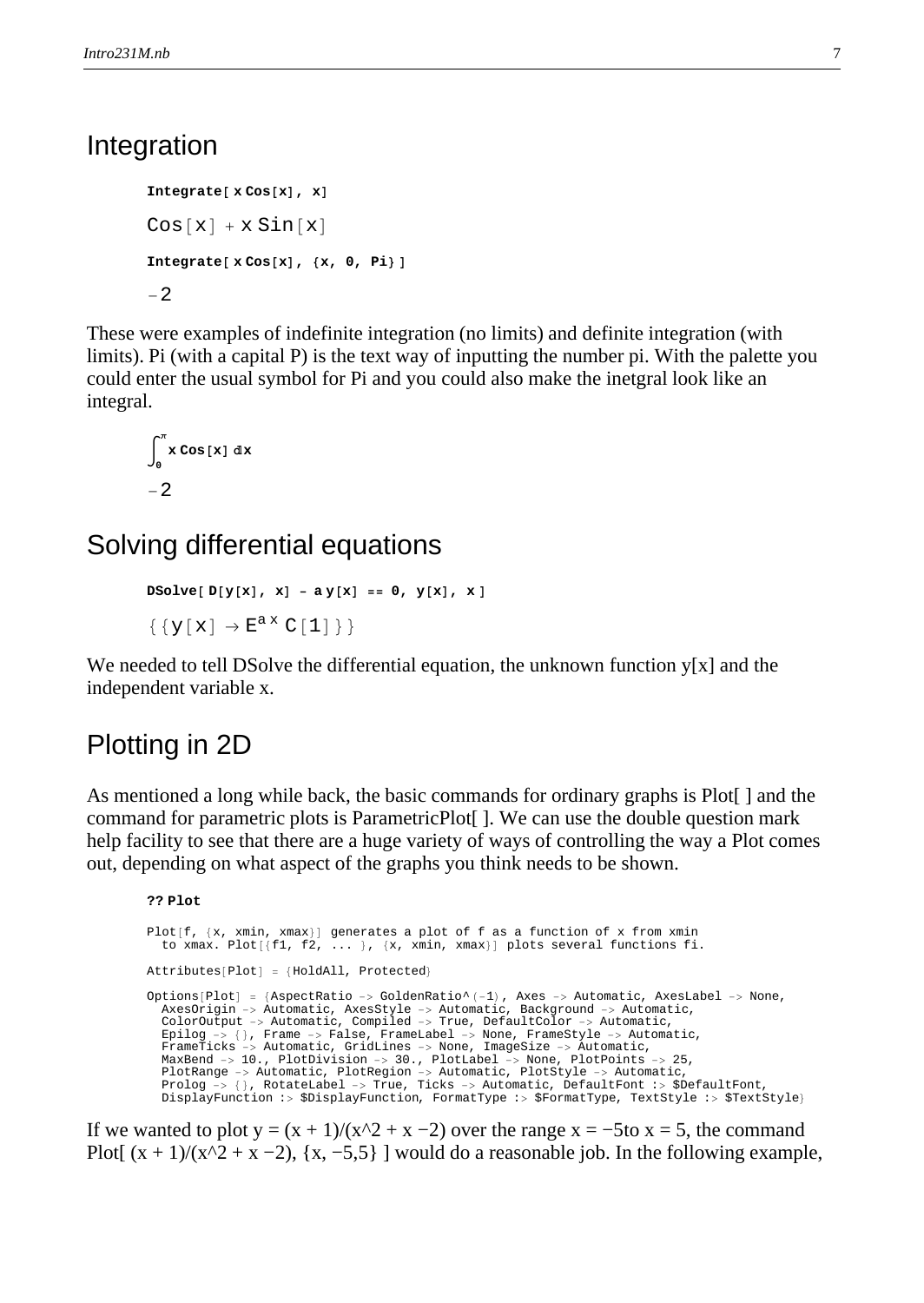I have added a PlotRange option to control the range on the y−axis. (Without that I think *Mathematica* chooses too big a range.)

If we wanted to plot y  $\mathcal{I}(\mathcal{X})$  and  $\mathcal{I}(\mathcal{X})$  over the range  $\mathcal{I}(\mathcal{X})$  over the community  $\mathcal{I}(\mathcal{X})$ 



For an example of a parametric plot, I use hyperbolic cosine and hyperbolic sine as a parametrization of the hyperbola  $x^2/4 - y^2 = 1$ .

```
ParametricPlot[{2 \cosh[t]}, sinh[t]}, {t, -2, 2}, PlotRange -> { -5, 5 }, {-5, 5 }]
```


- Graphics -

This graph actually shows only the half of the hyperbola where  $x > 0$ . There is a mirror image half for  $x < 0$ .

### Plotting in 3D

*Mathematica* is a rather good tool for making 3 dimensional graphs also. To plot a graph of a function  $z = f(x,y)$  of two variables, we use the Plot3D[] command like this.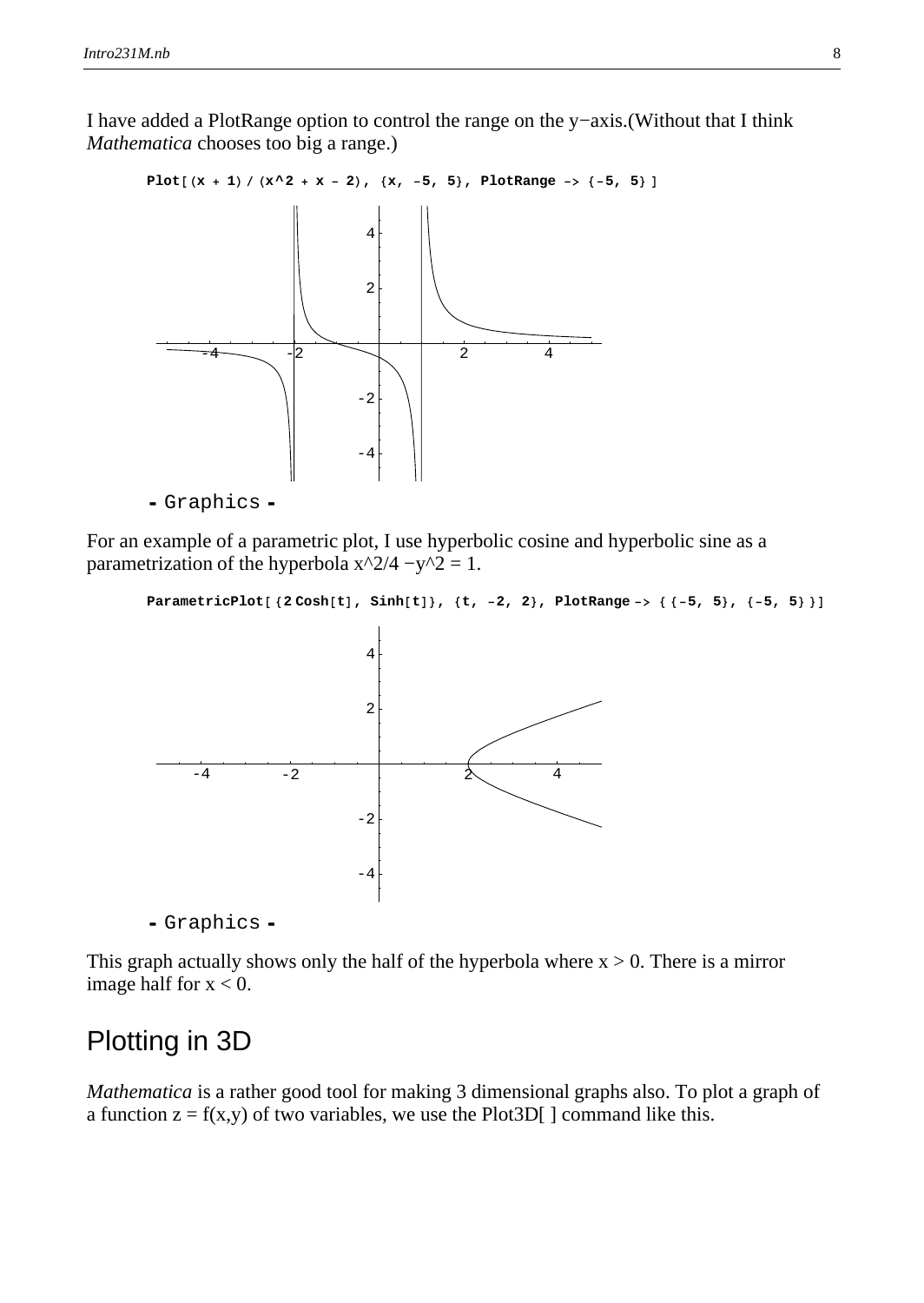**Plot3D** $[$  **Sqrt** $[x^2 + y^2]$ ,  $\{x, -3, 3\}$ ,  $\{y, -3, 3\}$ 



- SurfaceGraphics -

We know we should see a cone, or half a cone, but the square base in the x-yplane makes it hard to see this. If we plot the same cone using ParametricPlot3D[] and basing our parametric equations on cylindrical coordinates (r,  $\theta$ , z) our cone becomes z = r. Recall that  $x = r \cos \theta$  and  $y = r \sin \theta$ 

ParametricPlot3D[ $\{r \cos[\theta], r \sin[\theta], r\}$ ,  $\{r, 0, 3\}$ ,  $\{\theta, 0, 2\pi\}$ ]



Graphics3D

Note that we have used the palette (the standard 'Basic Input' one) to get the  $\theta$  and  $\pi$ although we could have used any name we wanted in place of  $\theta$  (for example the word theta)